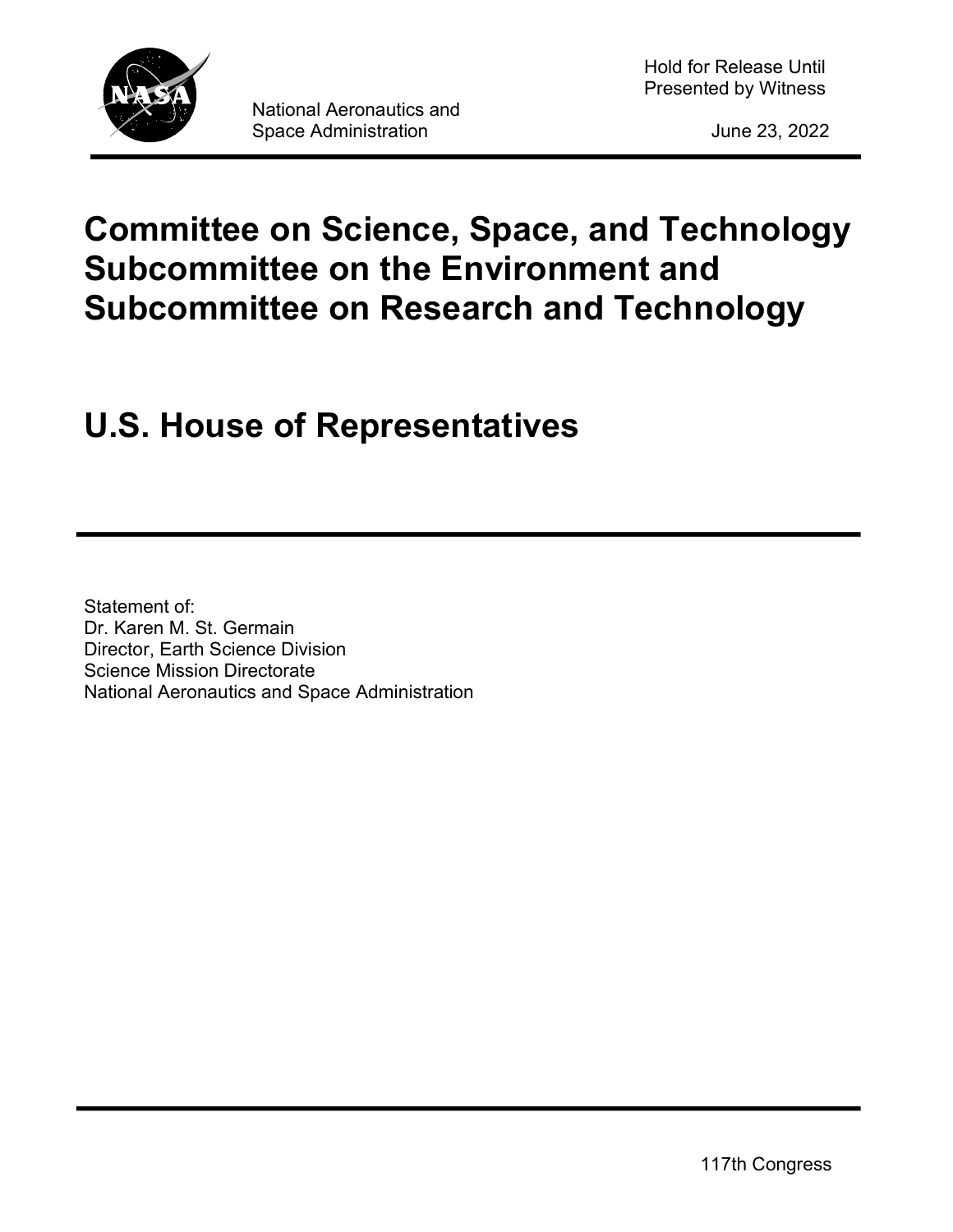# Statement of Dr. Karen M. St. Germain Earth Science Division Director Science Mission Directorate National Aeronautics and Space Administration

before the

### Subcommittee on the Environment and the Subcommittee on Research and Technology

# Committee on Science, Space, and Technology U.S. House of Representatives

Chairwoman Stevens, Ranking Member Feenstra, Chairwoman Sherrill, Ranking Member Bice, and Members of the Subcommittee and Committee:

I am Dr. Karen St. Germain, Director of NASA's Earth Science Division, and I am pleased to appear before you to share NASA's role in measuring, monitoring, and understanding the role of greenhouse gases in our warming climate.

My testimony will highlight how we intend to bring Federal capabilities like NASA's cuttingedge space-based instruments, airborne observations, climate modeling, and technology development together in support of an integrated national greenhouse gas emission monitoring and information system. Working with its Federal partners, NASA intends to bring demonstrated research capabilities into operational use, the kind of pathfinding role NASA has played since its founding. We recognize that Congress and other policymakers are eager for actionable information in support of efforts to mitigate greenhouse gases and respond to a changing climate.

#### Defining the Challenge

Since the 1980s, each decade has been warmer than the previous decade, with the past eight years the warmest collectively since modern record keeping began. It is unequivocal that our planet's climate is changing, that, these changes are driven by greenhouse gas emissions from human activity, and that future warming depends on future emissions. NASA's scientists, engineers, researchers, and innovators are working to understand the challenge and expand society's capacity to respond based on the best available information.

Efforts to decrease greenhouse gas emissions require a whole-of-government approach which you see reflected in the panel before you. Understanding the effects of greenhouse gases on the Earth as a system requires ongoing scientific inquiry; further translating what we know into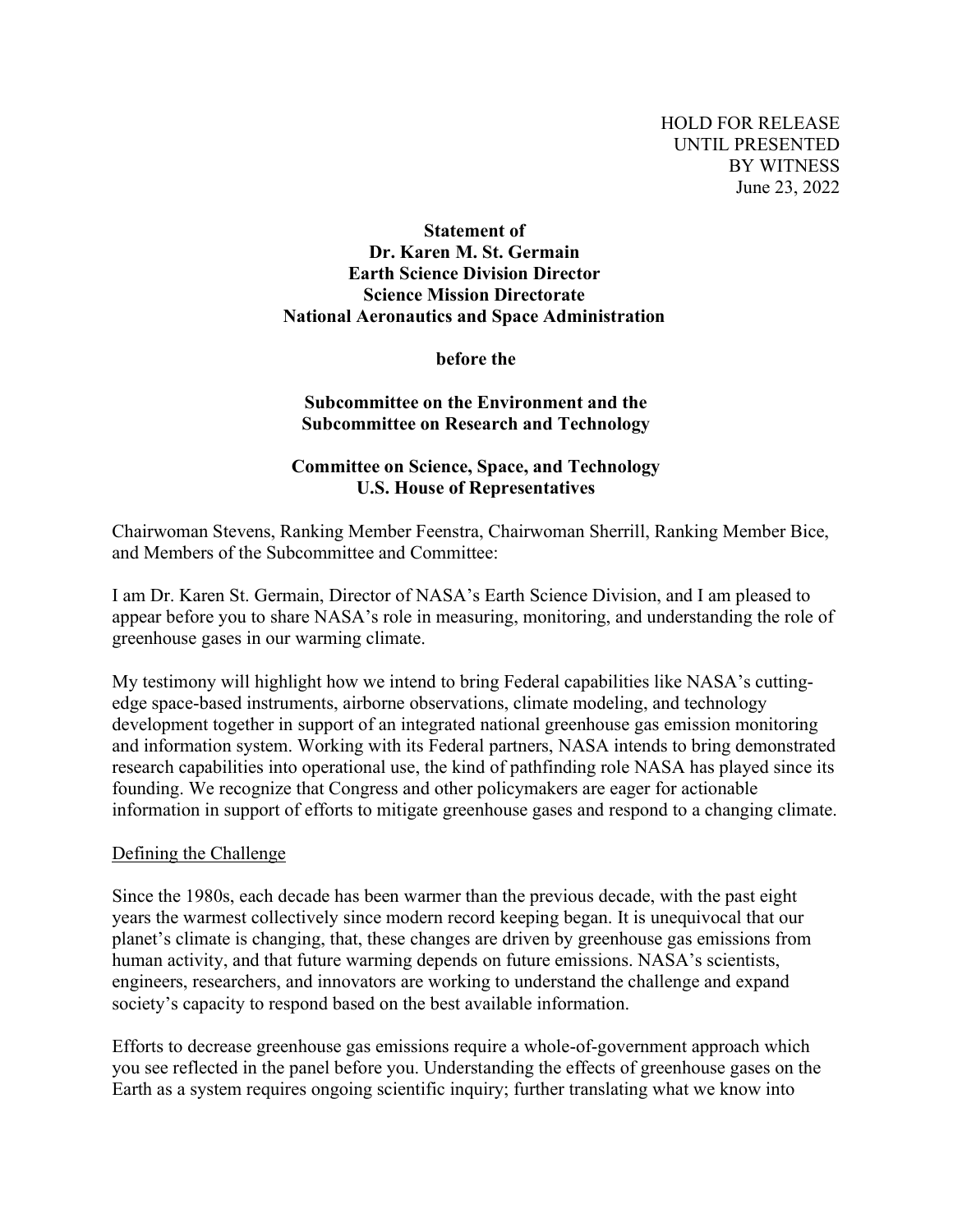actionable information will require a sustained Federal effort. NASA, NOAA, EPA, NIST, and many other Federal, international, and private partners are expanding efforts to cooperate in measuring, monitoring, reporting, and verifying the sources and sinks of greenhouse gases in our country and around the world.

Assessments of progress, like the 2023 Global Stocktake of Greenhouse Gas emissions and reductions, will require reliable, accurate, and prompt reporting. NASA's space-based and aerial capabilities, commitment to transparency and open data, world-class research in Earth science, sophisticated modeling, and applications can improve accuracy, support increased accountability and broaden the range of informed responses.

As NASA also works with our colleagues across the Federal government to address global and local effects of climate change like rising temperatures and the threat of wildfire, rising sea levels, inland flooding, and drought, we stand ready to assist decisionmakers as they face the challenges before us.

# How We See it at NASA

NASA's mission is to provide the observations and foundational science that underpins our understanding of Earth as a system. This is essential in the context of greenhouse gases and climate change because the processes that drive climate change depend not only on human influences such as greenhouse gas and aerosol emissions, but also how the land biosphere and ocean respond to and absorb these emissions.

We use the unique vantage point of space to observe the Earth from our fleet of Earth observing satellites, the International Space Station, suborbital aircraft, and other assets to understand these feedback mechanisms and refine our ability to project future change. These feedback mechanisms represent a highly complex set of interlocking science challenges and a compelling basis for strategic partnerships with Europe, Japan, Canada, and a host of other international and domestic commercial partners.

NASA develops and operates several satellites and instruments that measure atmospheric carbon dioxide. Aura, one of the satellites in the multinational partnership of closely synchronized Earth observing satellites known colloquially as the 'A-Train,' observes carbon dioxide, methane, nitrogen dioxide, ozone, and water using several different instruments. The Orbiting Carbon Observatory 2 (OCO-2) measures atmospheric carbon dioxide. OCO-3, mounted on the International Space Station (ISS), provides carbon dioxide data like its sibling OCO-2.

NASA's Global Ecosystem Dynamics Investigation (GEDI), whose high-resolution surface and forest measurements have contributed significantly to understanding of the carbon cycle, is also currently mounted on the ISS. The Earth Surface Mineral Dust Source Investigation (EMIT), which will aid our understanding of how mineral dust affects the warming of our planet, will arrive at ISS later this summer. NASA also collaborates with other federal entities and international space organizations, including NOAA and the European Space Agency (ESA), to collect and distribute greenhouse gas data.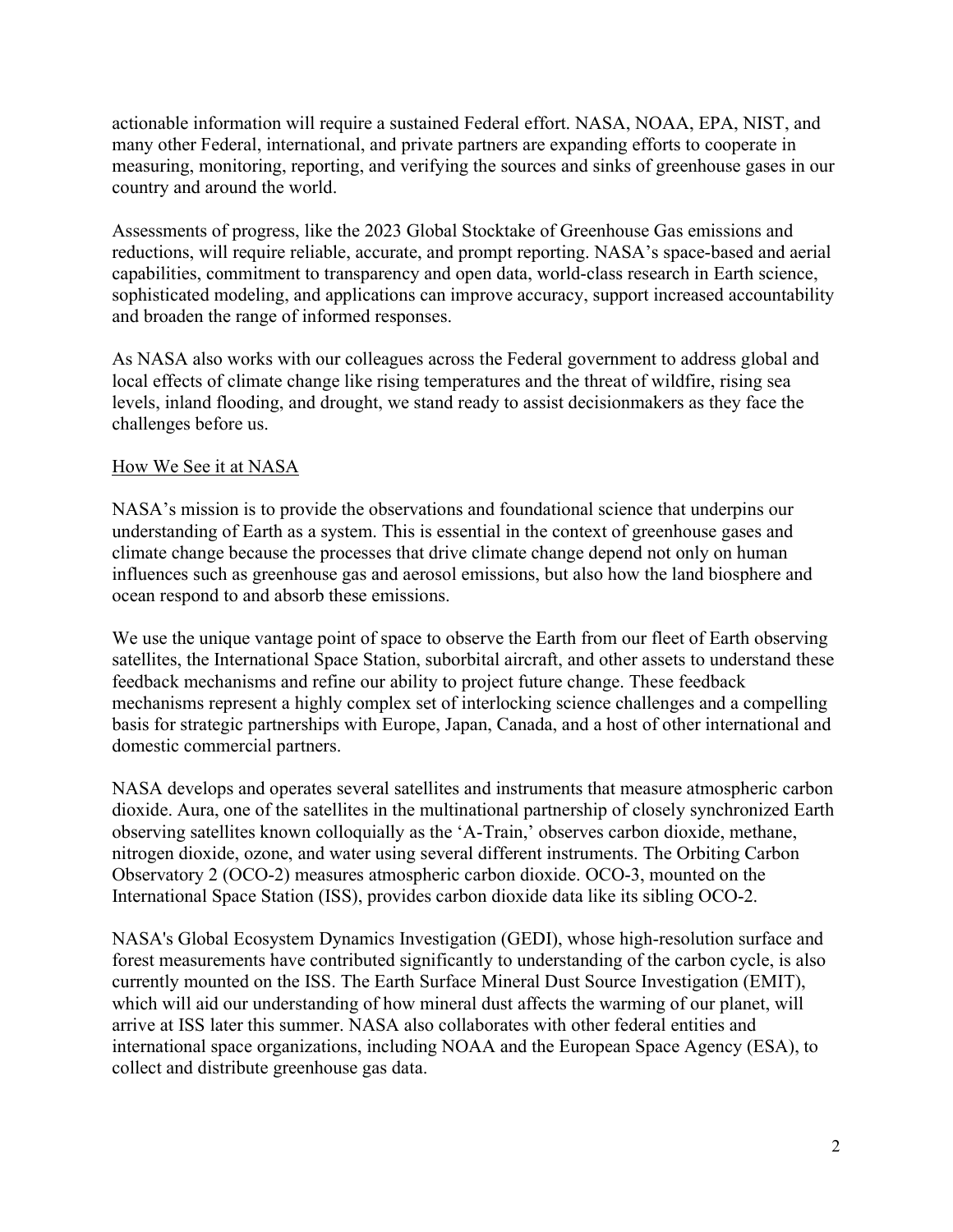Pursuant to the 2017 National Academies of Sciences, Engineering, and Medicine Decadal Survey on Earth Science and Applications, NASA intends to launch five Earth System Observatory (ESO) missions to capture observations on aerosols, clouds, convection, and precipitation, mass change, surface biology and geology, and surface deformation and change. NASA is currently initiating the formulation phase of several of these missions. These combined capabilities will give us a better understanding of the Earth system as a whole and how it interacts with greenhouse gases.

NASA will augment the core of the ESO with a new class of mission, the Earth System Explorers (ESE), to make additional high-priority observations and encourage innovative solutions through competitive selection at the mission level. The Decadal Survey recommended that this competitive program include proposals related to greenhouse gases. These missions will conduct scientific investigations of modest and focused programmatic scope and can be developed relatively quickly, and NASA expects to release the first ESE Announcement of Opportunity late this year.

NASA conducts airborne and ground campaigns to obtain high-resolution temporal and spatial measurements of complex local processes, which can be coupled to global satellite observations for a better understanding of Earth system processes. These include airborne science campaigns like the Michigan-Ontario Ozone Source Experiment (MOOSE), to better understand ozone levels in southeast Michigan. Analyses of data from past airborne campaigns like the NASA Atmospheric Tomography (ATom) mission, focused on the distribution and atmospheric fate of short-lived climate forcers, and the Carbon in Arctic Reservoirs Vulnerability Experiment (CARVE) mission, aimed at Arctic carbon cycling, continue to contribute to our understanding of the roles played by greenhouse gases in the Earth system.

NASA surface-based measurements like the Advanced Global Atmospheric Gases Experiment (AGAGE) network are critical to documenting long-term changes in greenhouse gas concentrations, not just carbon dioxide and methane, but nitrous oxide, chlorofluorocarbons, hydrochlorofluorocarbons, and similar compounds, and are closely coordinated with related measurements by NOAA and our international partners.

#### Advancing Technology

Our goals for monitoring, measurement, and verification must be commensurate with our technical capabilities. NASA continues to advance technology for new measurement capabilities that can advance future generations of airborne and satellite-based measurements of greenhouse gases. The High Altitude LIDAR Observatory (HALO) instrument is an example of a technology already in development that uses active remote sensing/light detection and ranging (LIDAR) that can allow NASA airborne campaigns to detect methane enhancements up to 20 kilometers downwind of a point source.

In the FY23 President's Budget Request NASA is asking for funding for a focused activity using competitive approaches to advance the development and testing of new technologies for spacebased greenhouse gas measurement.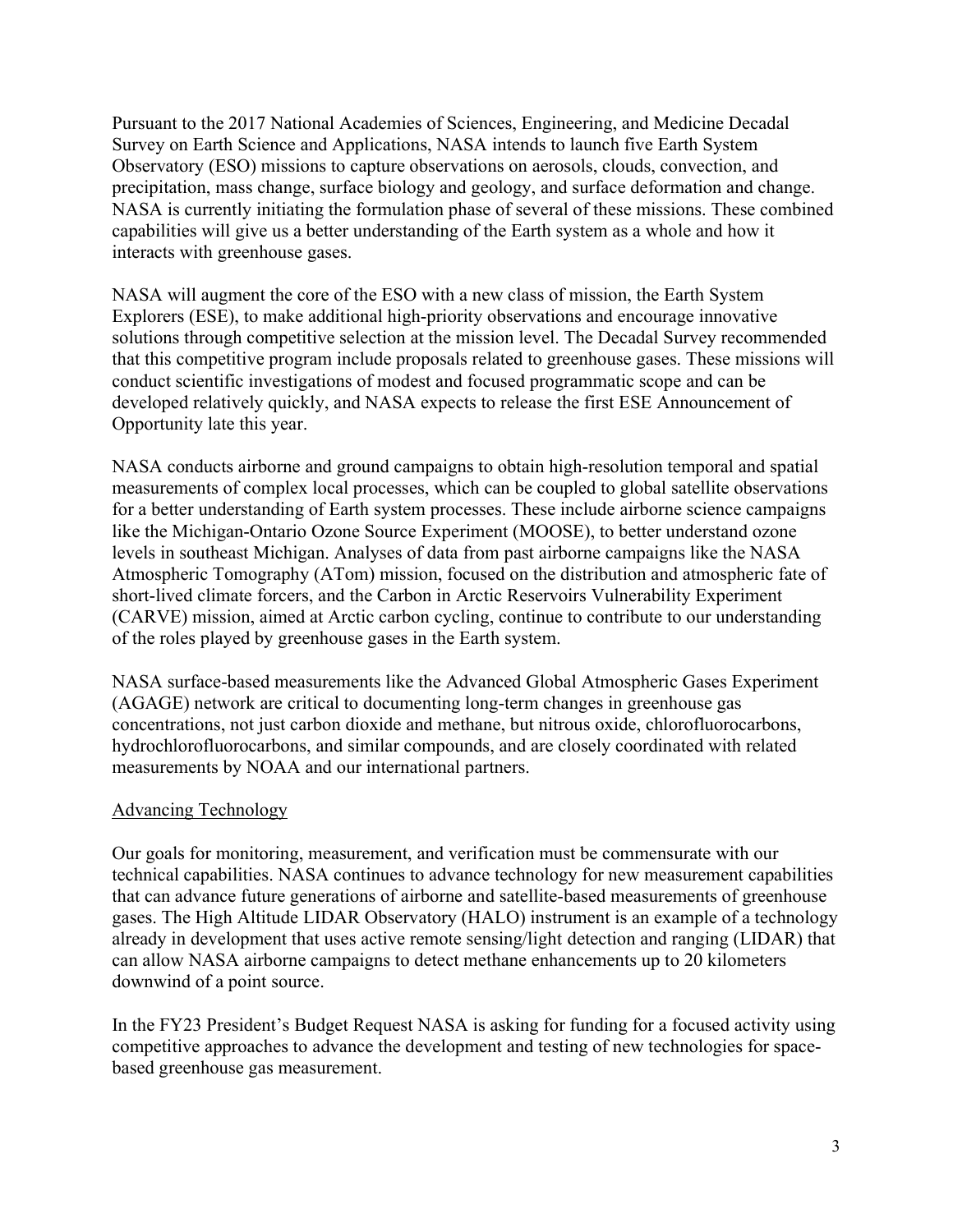Technologies NASA is investing in include photonic systems on a chip for LIDAR and radio frequency applications and spectrometers, detectors, and readout integrated circuits for focal plane arrays. A key effort will be in making these technologies reliable, affordable, and deployable everywhere from space-based telescopes to small aerial platforms.

Increased capabilities hold the prospect of improved measurements of carbon dioxide and methane fluxes and trends, global and regional quantification of point sources and identification of source types, better spectral and spatial coverage to understand carbon fluxes. New work will allow us to better assess greenhouse gas emissions in varying conditions of illumination, for example, measuring emissions in the Arctic during wintertime and methane emissions from tropical wetlands.

## Science Supporting Mitigation

Through its Carbon Monitoring System (CMS), NASA supports prototyping of new data capabilities and product-oriented overlays to our existing programs that aid in the monitoring, reporting, and verification of carbon stocks and fluxes. CMS is an Earth system science approach that combines observations of greenhouse gases in the atmosphere with measurements of the biological processes responsible for surface emission and uptake, or absorption, of carbon dioxide. CMS looks at land and water along with critical markers of the transformation of vegetation like evapotranspiration and solar-induced fluorescence. By producing top-down and bottom-up greenhouse gas emissions estimates and comparing them, CMS can point towards what we are missing.

CMS projects have provided insight into the role of forests and cropland in greenhouse gas fluxes, including whether certain lands under agricultural use are carbon sinks, sources, or both, and under what conditions. For example, Midwestern cornfields have shown to be carbon sinks during certain years, while years of water stress, they have been shown to release carbon, even as Oklahoma winter wheat might show no notable change under the same conditions. Analyses of forest canopy height and above ground biomass can reveal carbon sequestration potential in Northeastern forests.

NASA research has also supported more advanced quality assurance and verification of methane estimates. Colorless and odorless, methane leaks are hard to detect without scientific instruments. CMS-funded research has used atmospheric observations to assess national inventories for the U.S., Canada, and Mexico. NASA airborne campaigns, especially those using AVIRIS-NG (the Airborne Visible InfraRed Imaging Spectrometer - Next Generation) and HyTES (the Hyperspectral Thermal Emission Spectrometer) have been critical to documenting methane emissions including 'super sources' and serve as precursors for future measurements.

A recent month-long NASA Jet Propulsion Laboratory (JPL) airborne study with partners from the University of Arizona and Arizona State University has shown that about half of the largest sources of methane in the Permian Basin oilfield in New Mexico and Texas are likely to be malfunctioning oilfield equipment.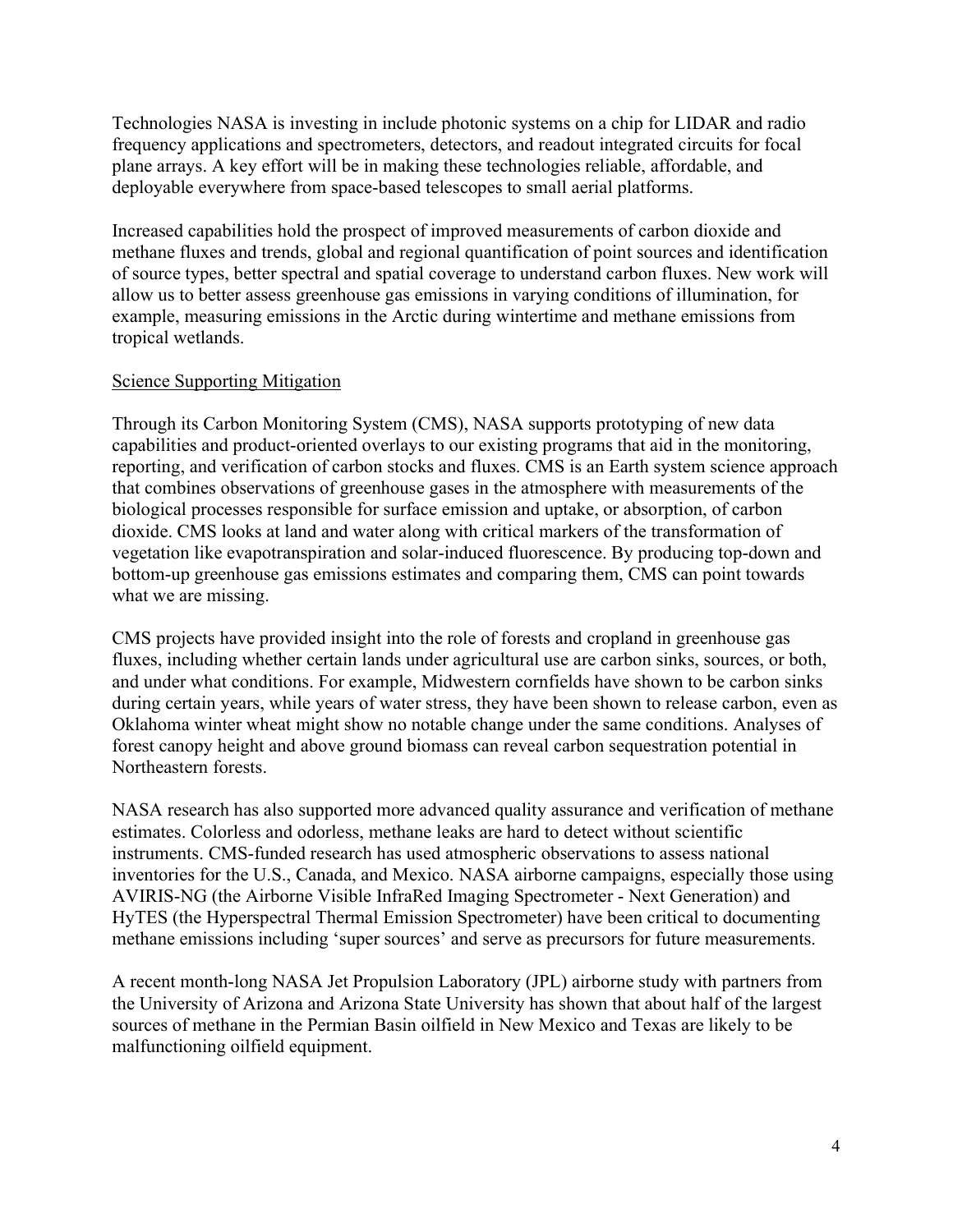CMS-funded scientists also built a new series of maps detailing the global geography of methane emissions from coal, oil, and gas, and other sources. Using publicly available data reported in 2016, the research team plotted fuel exploitation emissions that arise before the fuels are ever consumed, showing areas where further reductions in emissions might be possible.

NASA's greenhouse gas research and its applications depend significantly on open science and partnerships. In addition to assets like Aura, OCO-2, and OCO-3, NASA relies on information from NOAA's Suomi NPP, the Japan Aerospace Exploration Agency (JAXA)'s Greenhouse gases Observing Satellite (GOSAT), the European Space Agency (ESA)'s Tropospheric Monitoring Instrument (TROPOMI), and a host of other data sources, past and present.

NASA compares data between programs (including algorithm intercomparisons and mutual calibration/validation efforts) and combines data from these interagency and international sources, as well as others, to help understand the nature of greenhouse gas emissions, including the balance between biologically-emitted greenhouse gases and those from fossil fuel development and combustion.

NASA coordination with international partners includes the joint Committee on Earth Observation Satellites (CEOS))/Coordination Group for Meteorological Satellite (CGMS) working group on climate and its subgroup on carbon as well as bilateral approaches like work with ESA on a future Sentinel mission for monitoring carbon dioxide.

NASA also provides support for American scientific leadership of the World Meteorological Organization's Integrated Global Greenhouse Gas Information System, along with NIST and NOAA, and jointly supports the Arctic Methane and Permafrost Challenge with ESA. Relevant NASA data are routinely and freely shared with all of NASA's partners, and our commitment to open science is a scientific beacon to the entire world.

An important part of our open approach is to make our science available, understandable, and useable by the public. NASA's Applied Remote Sensing Training Program (ARSET) and similar training programs allow all communities, including those most affected by greenhouse gases and our changing climate, to participate in our science. In fact, NASA just concluded an ARSET training module on how combining bottom-up and top-down methods for tracking emissions and removals of carbon dioxide and methane can make the 2023 Global Stocktake more complete and transparent. We hope to tell you more about our plans as we work to make next year - 2023 a Year of Open Science at NASA.

The ability to compare, combine, and analyze all available data involving multiple, complex, and coupled processes that occur on a continuum of spatial and temporal scales and affect our entire Earth system is at the core of what NASA does. NASA's modeling capabilities, especially data assimilation, are critical to the development and sharing of observation-informed model products. In addition to all the data sources cited above and in collaboration with NOAA, NASA has shown that there are ways to assimilate everything from nighttime lights, fire radiative power, vegetation greenness, to atmospheric circulation, and fill in information that satellites cannot observe directly.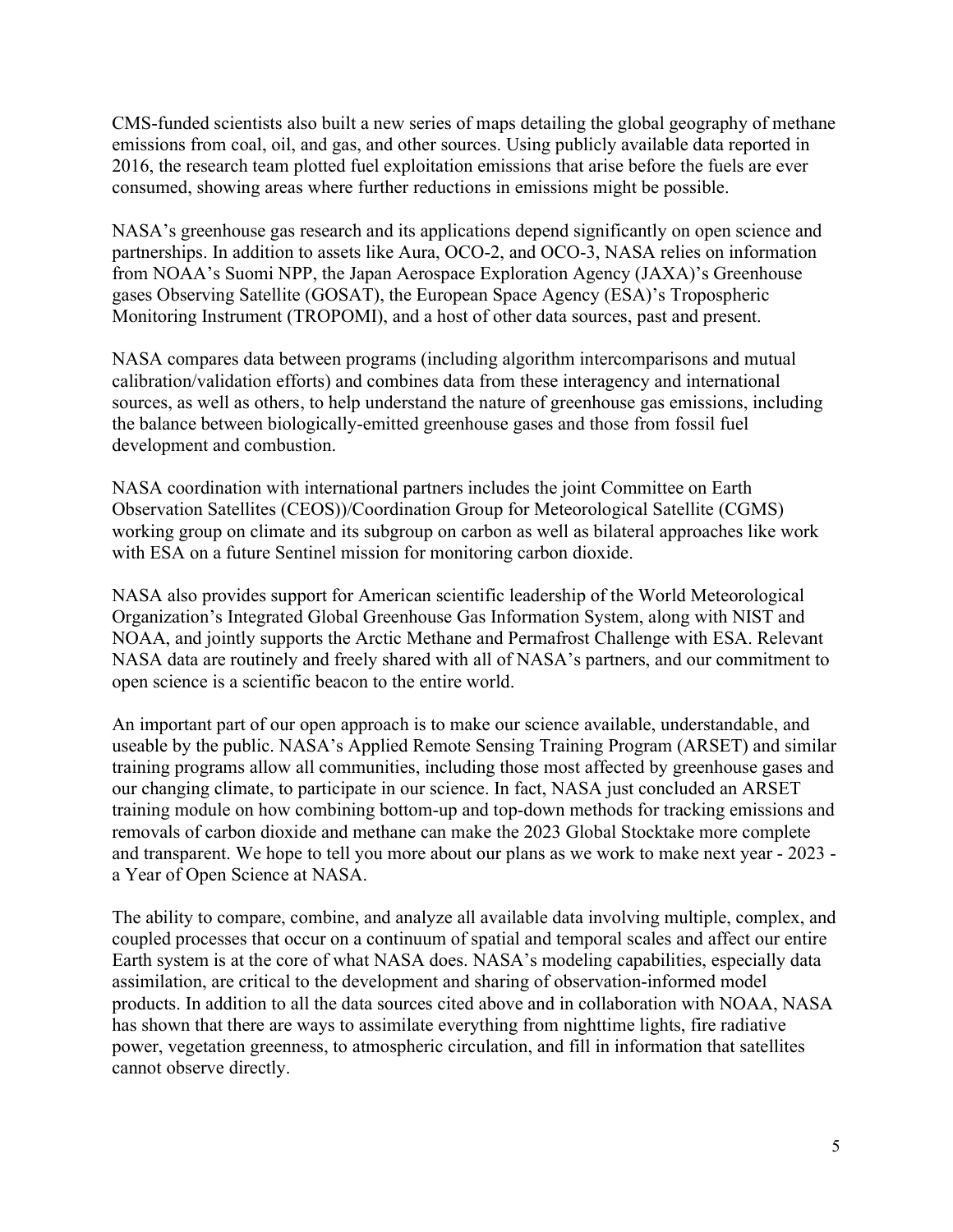Understanding climate sensitivity is also key to mitigation and adaptation. NASA scientists and our partners are working to improve climate models over time. We know from studies of the past that Earth's climate can change dramatically, and NASA scientists working at the Goddard Institute for Space Studies studied records from periods millions of years ago when carbon dioxide levels, global temperatures, and sea level were much higher, to help understand the range of possible futures. Quantifying climate sensitivity and narrowing the uncertainties can have big implications for understanding human mitigation and adaptation choices.

### Collaboration Going Forward

NASA greenhouse gas work can be enhanced increasingly by higher spatial and temporal resolution data available from companies that image the Earth from space by way of our Commercial Smallsat Data Acquisition Program. We have used that Program to on-ramp new and innovative Earth observation data providers like Planet, Spire Global, and Maxar. We expect to on-ramp additional providers later this year.

We eagerly look forward to new greenhouse gas data providers like GHGSat of Canada and the public-private partnership Carbon Mapper from California, expected to launch in 2023. NASA JPL has contributed a state-of-the-art imaging spectrometer to the Carbon Mapper project similar to ones used to identify major methane emitters in California and the Four Corners region. NASA experience has shown that where new data providers have arrived, science users are eager to validate and use whatever information they can offer.

In addition to the host of collaborations in observations, modeling, research, and other areas, NASA is working with other agencies through the new Greenhouse Gas Monitoring and Measurement Interagency Working Group. Coordination through this interagency working group will be essential to maximize the impact of agency resources, enhance the Nation's ability to measure and monitor GHG emissions and removals, and accelerate the transition of relevant research capabilities to operational use. NASA also just initiated Cycle 3 of the interagency Satellite Needs Working Group process to determine what measurement or data products needed by our interagency partners can be provided by NASA.

As part of a renewed emphasis on providing actionable data and information to a broad range of users, NASA is planning an Earth Information Center with an initial focus on prototyping capabilities for a greenhouse gas monitoring and information system that will integrate data from a variety of sources with a goal of making data more accessible and usable to Federal, state, and local governments, researchers, the public, and other users. These efforts will be implemented in coordination with other agencies and partners.

With \$2.4 billion requested for NASA Earth Science in the fiscal year 2023 President's Budget, NASA will continue to make strong progress in observing and understanding the Earth as a system, including greenhouse gas emissions. NASA stands ready to work with our federal, state, tribal, local, and commercial partners to address the challenges posed by greenhouse gases and their effects. I want to thank this Committee and the Congress for its support for Earth science and the entire Federal government's efforts to tackle the challenges we discuss today, and I welcome your questions.